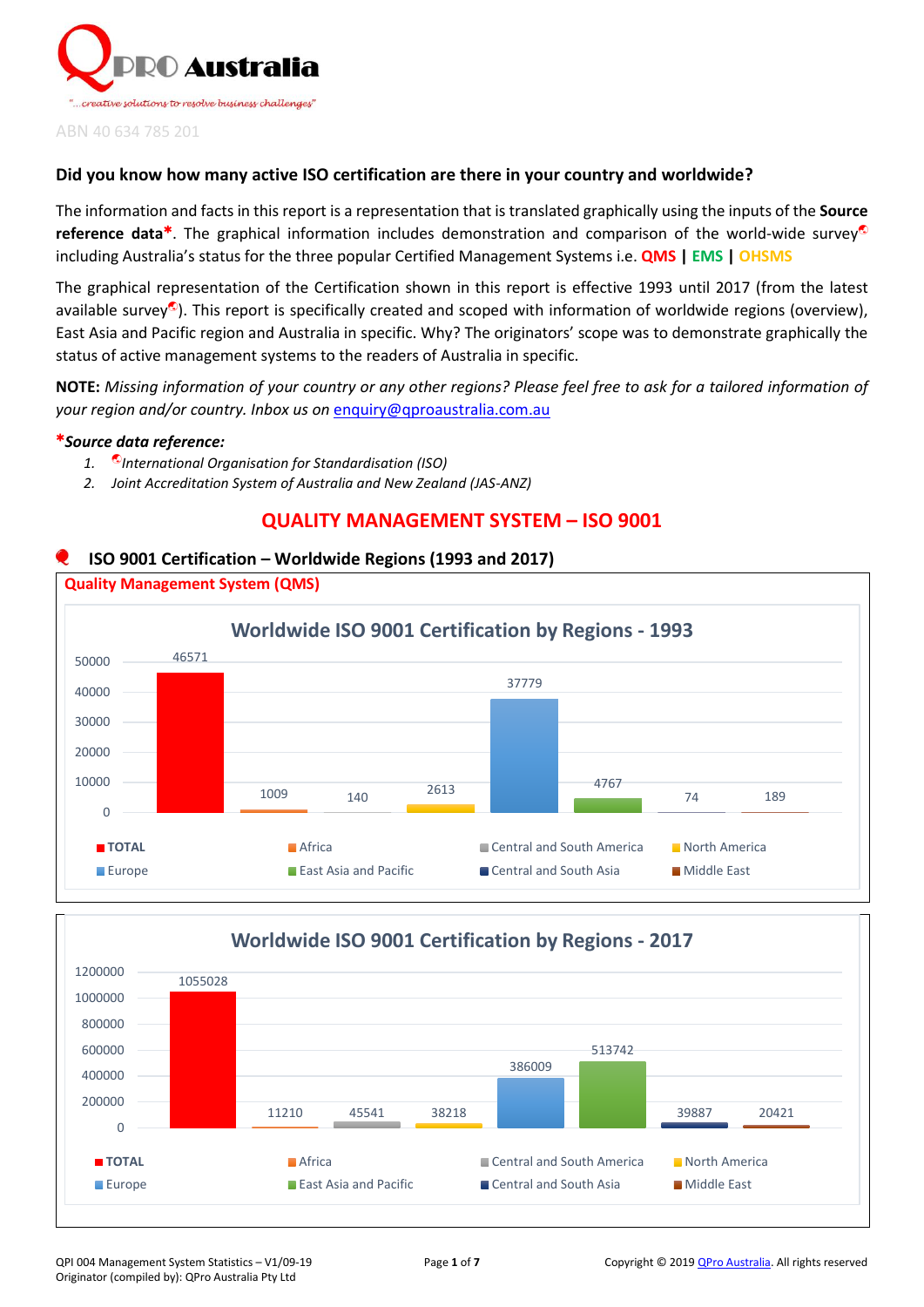

# **ISO 9001 Certification – East Asia and Pacific**

The graph below demonstrates the ISO 9001 certification status from the survey for the **East Asia and Pacific** regions in **1993**. **Note:** Australia represents in this region.



### **ISO 9001 Certification – East Asia and Pacific**

The graph below demonstrates the ISO 9001 certification status from the survey for the **East Asia and Pacific** regions in **2017**. **Note:** Australia represents in this region.

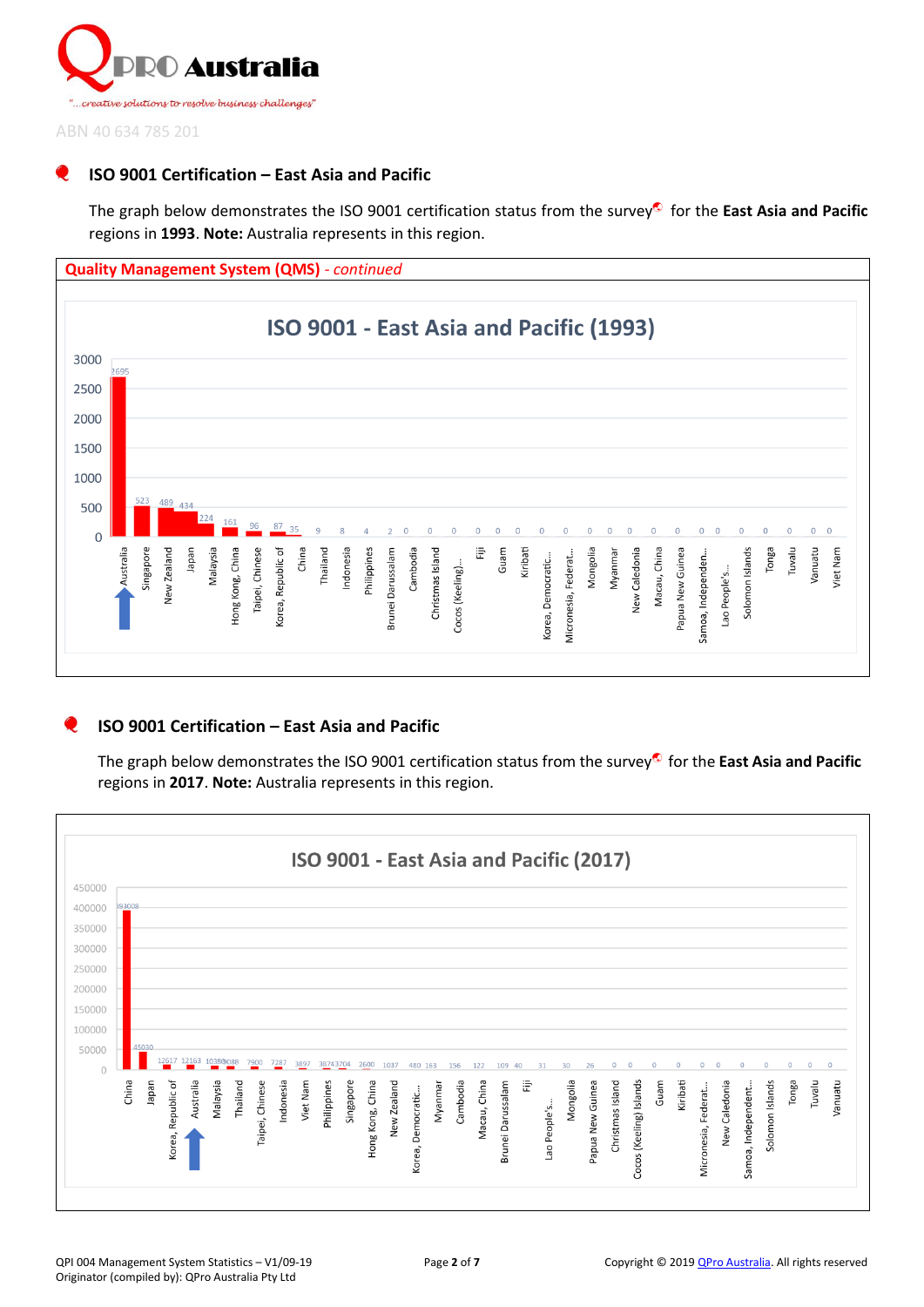

# **Worldwide ISO 9001 Certification Growth**

The graph below demonstrates the **worldwide** ISO 9001 certification growth status from the survey<sup>®</sup>.



## **East Asia and Pacific Region – ISO 9001 Certification Growth**

The graph below demonstrates **East Asia & Pacific** regions ISO 9001 certification growth status from the survey<sup>®</sup>.



### **Australia – ISO 9001 Certification Growth**

The Pie chart below demonstrates the ISO 9001 certification status of Australia and worldwide from the survey.



Originator (compiled by): QPro Australia Pty Ltd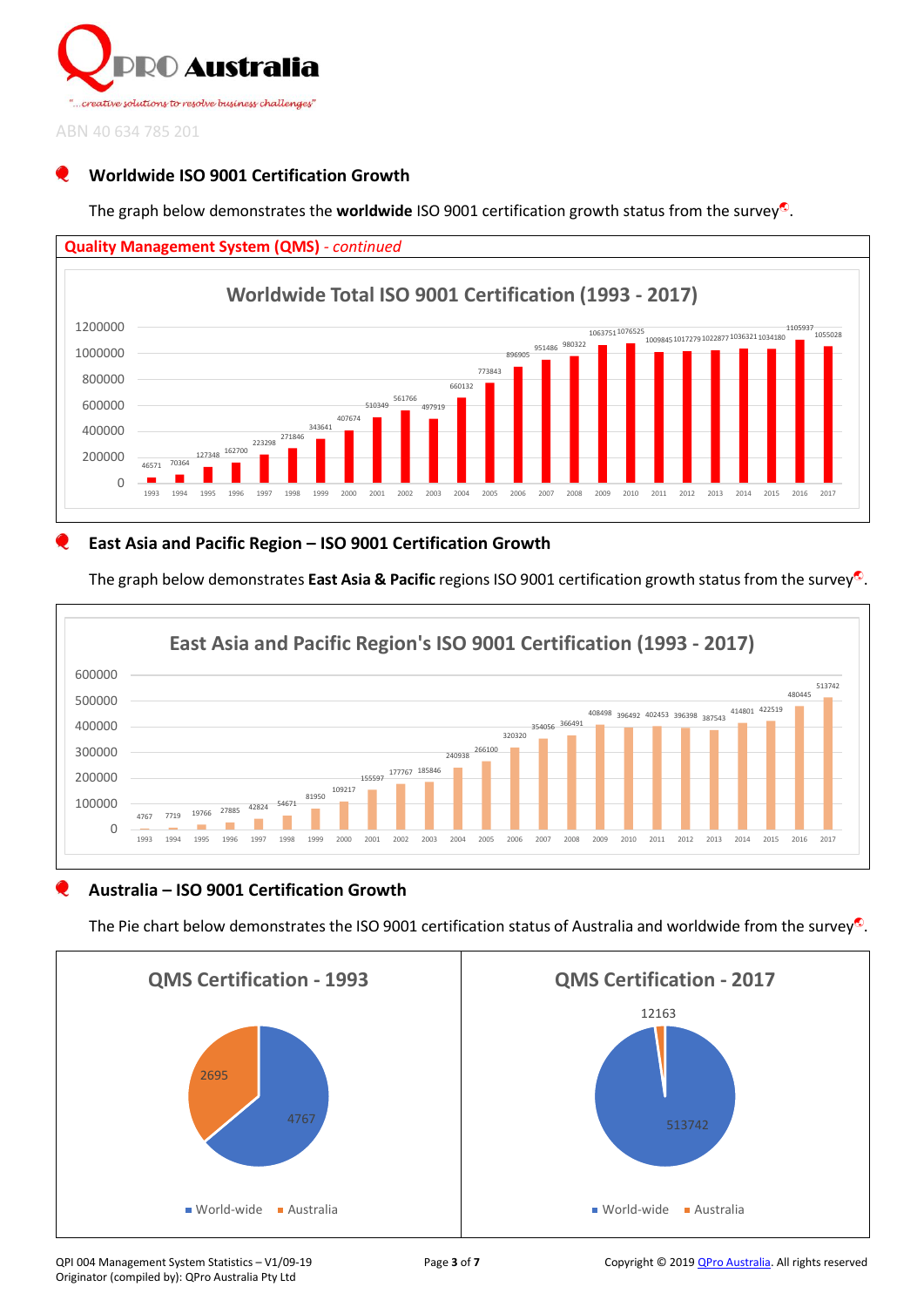

# **ENVIRONMENTAL MANAGEMENT SYSTEM – ISO 14001**

### **ISO 14001 Certification – Worldwide Regions**

The graph below demonstrates the Worldwide ISO 14001 certification status from the survey<sup>®</sup> in 1999.



# **ISO 14001 Certification – Worldwide Regions**

The graph below demonstrates the Worldwide ISO 14001 certification status from the survey<sup>®</sup> in 2017.

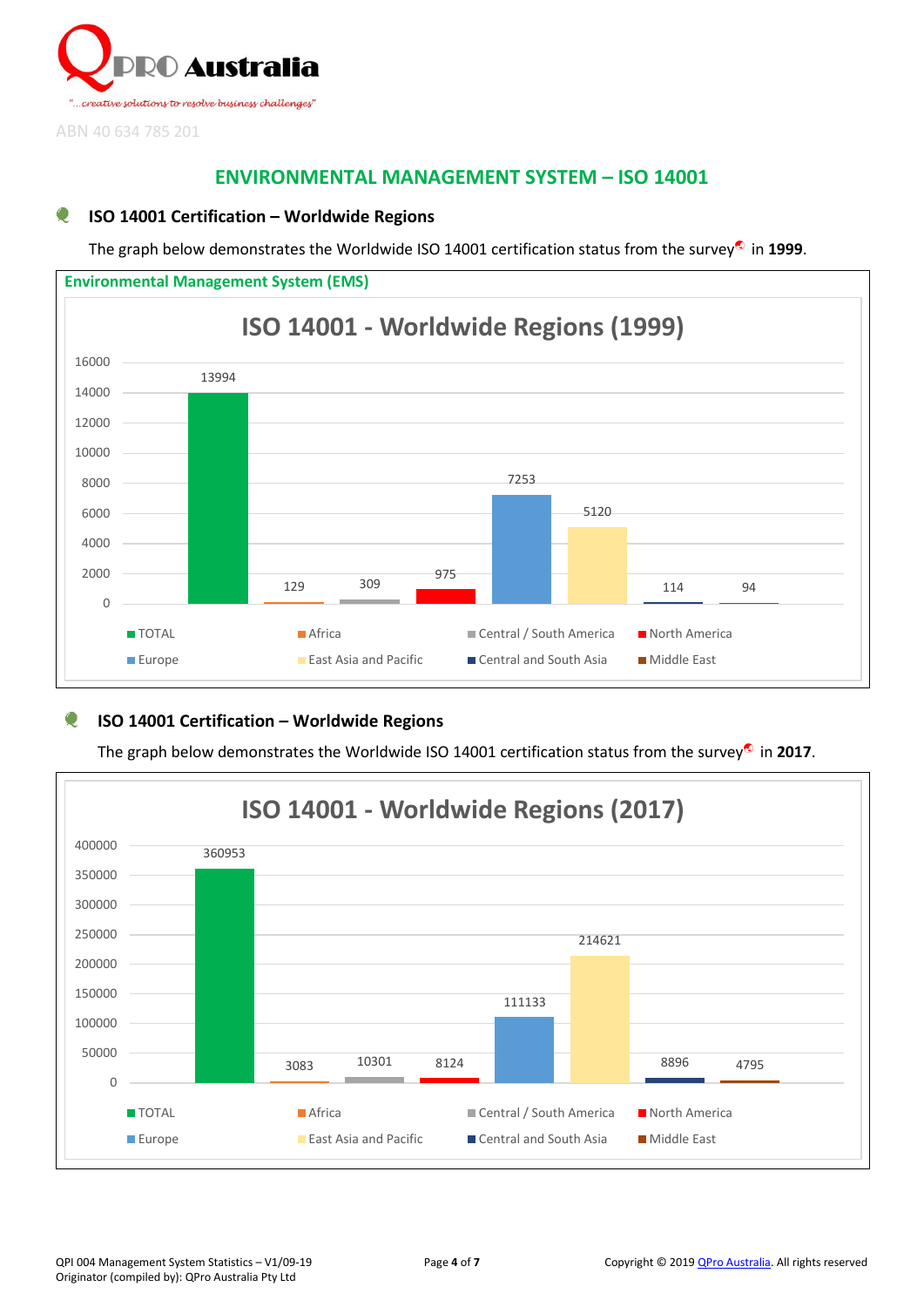

# **ISO 14001 Certification – East Asia and Pacific**

The graph below demonstrates the ISO 9001 certification status from the survey for the **East Asia and Pacific** regions in **1999**. **Note:** Australia represents in this region.

**Environmental Management System (EMS)** *- continued*



#### **ISO 14001 Certification – East Asia and Pacific** O

The graph below demonstrates the ISO 9001 certification status from the survey for the **East Asia and Pacific** regions in **2017**. **Note:** Australia represents in this region.

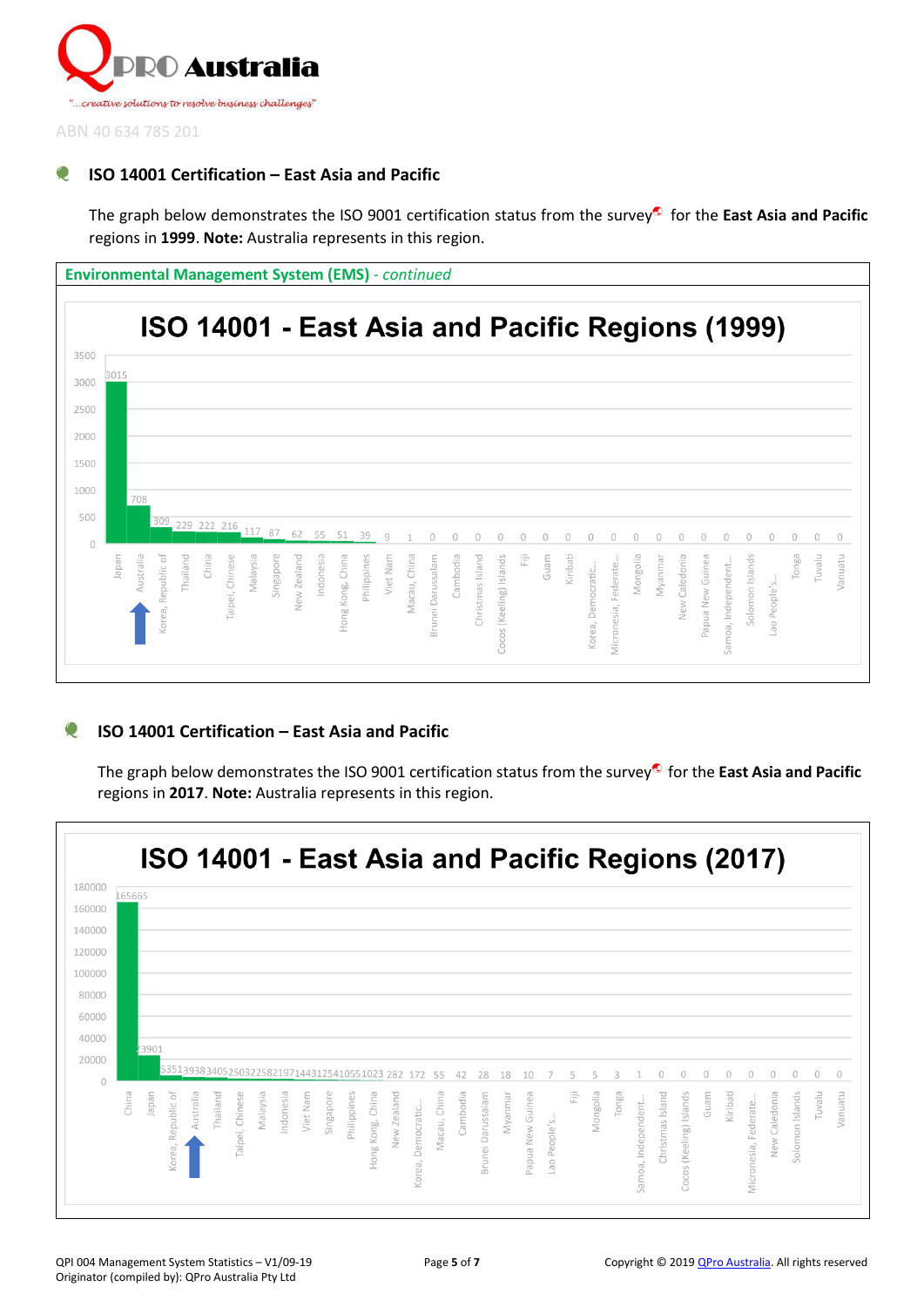

# **Worldwide ISO 14001 Certification Growth**

The graph below demonstrates the **worldwide** ISO 14001 certification growth status from the survey<sup>®</sup>.



# **East Asia and Pacific Region ISO 14001 Certification Growth**

The graph below demonstrates **East Asia & Pacific** regions ISO 14001 certification growth status from the survey<sup>®</sup>.



# **Australia – ISO 14001 Certification Growth**

The Pie chart below demonstrates the ISO 14001 certification status of Australia and worldwide from the survey.



Originator (compiled by): QPro Australia Pty Ltd

QPI 004 Management System Statistics – V1/09-19 **Page 6** of **7** Copyright © 201[9 QPro Australia.](http://www.qproaustralia.com.au/) All rights reserved